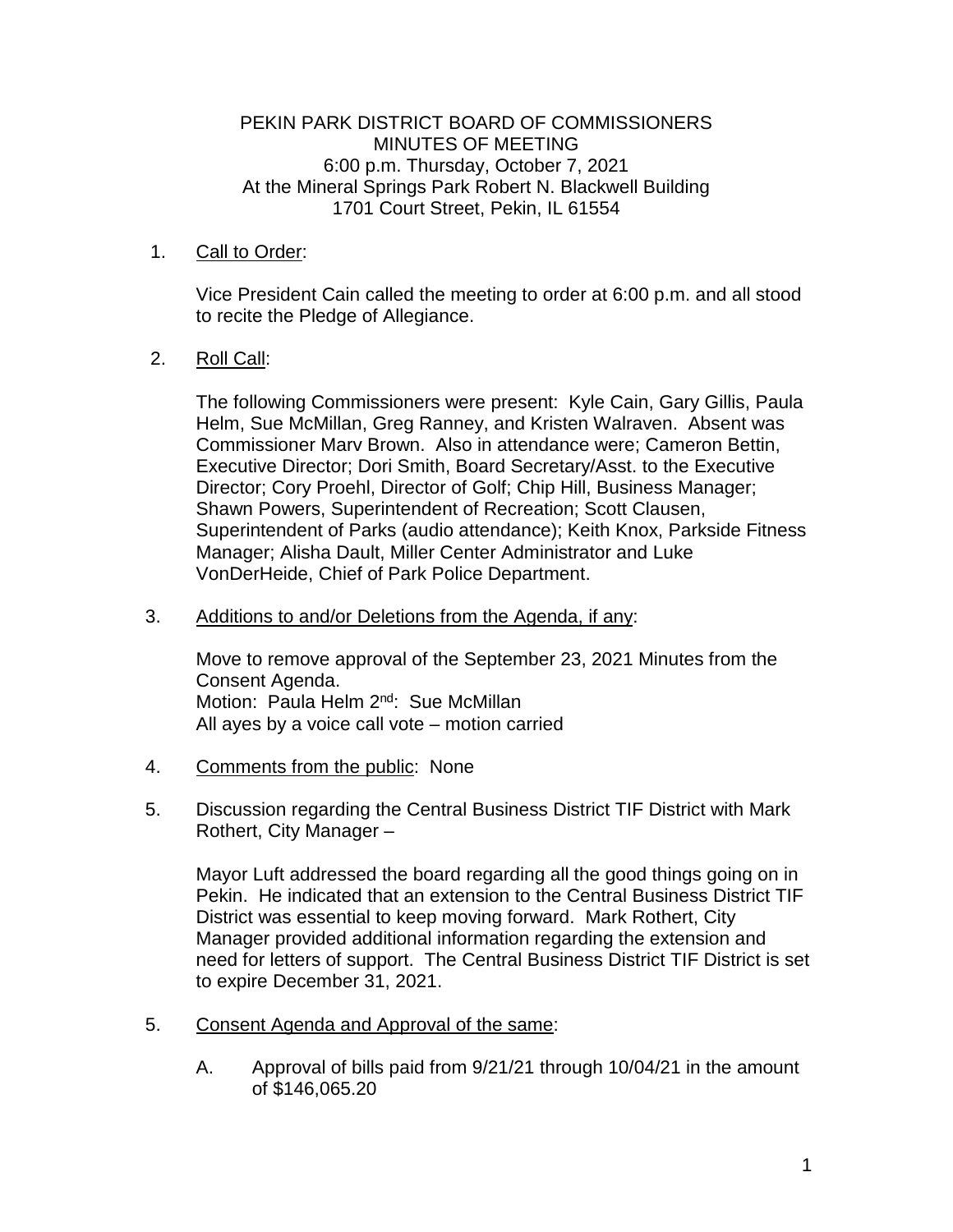- B. Approval of bills to be paid 10/8/21 in the amount of \$48,552.06 Move to accept the Consent Agenda as presented. Motion: Gary Gillis 2<sup>nd</sup>: Paula Helm All ayes by a voice call vote – motion carried
- 6. Move to pass all items of business listed in the Consent Agenda by omnibus vote. Motion: Greg Ranney 2<sup>nd</sup>: Paula Helm All ayes by a roll call vote – motion carried
- 7. Budget Summary Report: August 2021

The ED gave the following highlights: Under the Pekin Sports Complex (PSC) \$5,235 came in for tournament fees, may need to adjust concession hours at the PSC due to lack of support during practices and regular games, PSC concession salaries are off due to new time keeping system, DragonLand had a really good season, he is checking into Pavilion rental revenue because it's down, and the United Way contribution is down for the Miller Center. He reported that Alisha Dault checked and they didn't send what we were to receive and they will send more money.

7. Executive Director's Report: (ED)

The ED reported the following: He has been in budget meetings with staff, He met with Alisha Dault and had a conversation with Enterprise and may begin to lease for the transportation service, Mold was discovered at Parkside Fitness in the locker rooms and M & 0 is on-site for mold remediation, he had a conversation with Craig Weigle regarding the IRVSRA tax levy, He, Chip Hill, and Mike Seghetti met with the Band Board and they now understand what they will do for themselves and what the park district will do for them, and he closed the basketball courts after hearing the problems taking place from Scott Clausen and Luke VonDerHeide,

8. Staff Reports:

Alisha Dault reported the Farmer's Market is done for the 2021 season. She reported the Walk for a Ride fundraiser raised \$11, 587 and that she has t-shirts for sale for \$15 if anyone wants one.

### 9. Commissioner Comments:

Greg Ranney commented that he has been talking to Scott Clausen about a dedicated water line for the Rotary's Club Marigold Festival fundraiser. He noted the Rotarians will be footing the bill.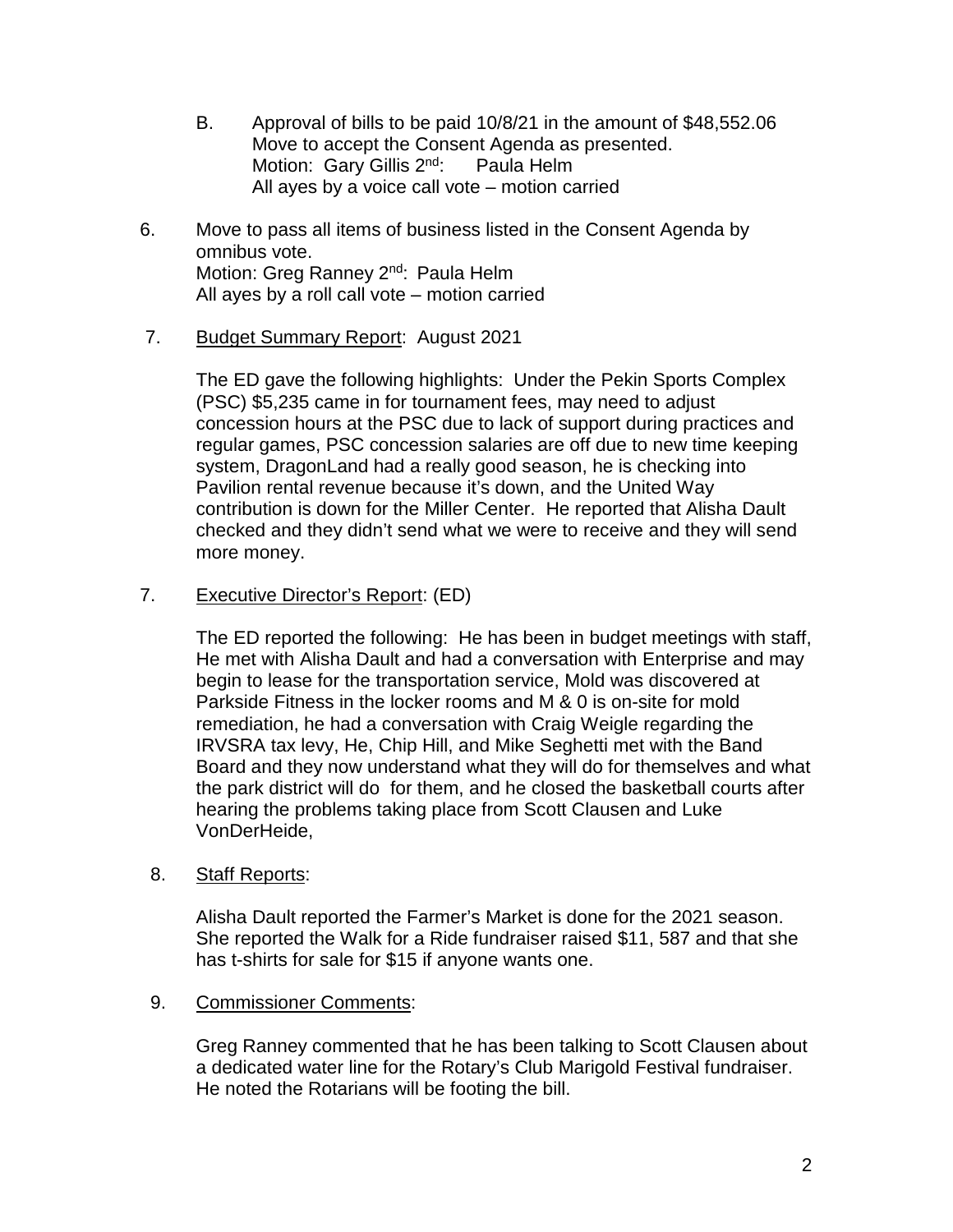Paula Helm commented she had a received a message regarding vandalism at the PSC. She noted she felt maybe the cost of vandalism should be made public as possibly to deter vandalism.

Gary Gillis asked Alisha Dault about the Power of Age Lunch and Learn. She indicated they are all only educational, no opportunity for solicitation.

#### 10. Unfinished Business:

1. Strategic Plan discussion –

The ED gave an update of the revised schedule and noted he hoped to be done by the end of January. He reviewed the last SWOT Analysis from the August 12<sup>th</sup> discussion. He reviewed the 2022-2027 vision. He noted a dilemma in being reactive instead of proactive and the need for a replacement plan.

#### 11. New Business:

1. Approval of providing a letter of support for the Proposed 2<sup>nd</sup> Extension of City of Pekin central Business District TIF District –

Move to approve submitting a letter of support for the Proposed 2<sup>nd</sup> Extension of City of Pekin Business District TIF District. Motion: Gary Gillis 2<sup>nd</sup>: Greg Ranney All ayes by a roll call vote – motion carried

2. Discussion/approval of a Maintenance Equipment Lease for the Golf Courses –

The ED stated that he had talked with the Foundation and Park Board regarding the need to replace the irrigation system at Lick Creek Golf Course and purchase equipment for both golf courses. He indicated the Foundation is willing to gift \$80,000 if the Park Board approves the bare minimum purchase for equipment. He noted, in talking with Cory Proehl, between the General Fund, Capital Improvement Fund and the Golf Fund payments would be between approximately \$9,600 to \$10,000 per month. He noted he would have more information for the October 21<sup>st</sup> meeting. He also noted that He and Dori Smith would begin to work on 2021 Tax Levy and would know more.

3. Discussion regarding renting out massage therapy space at Parkside Fitness (old Kidz Klub room) -